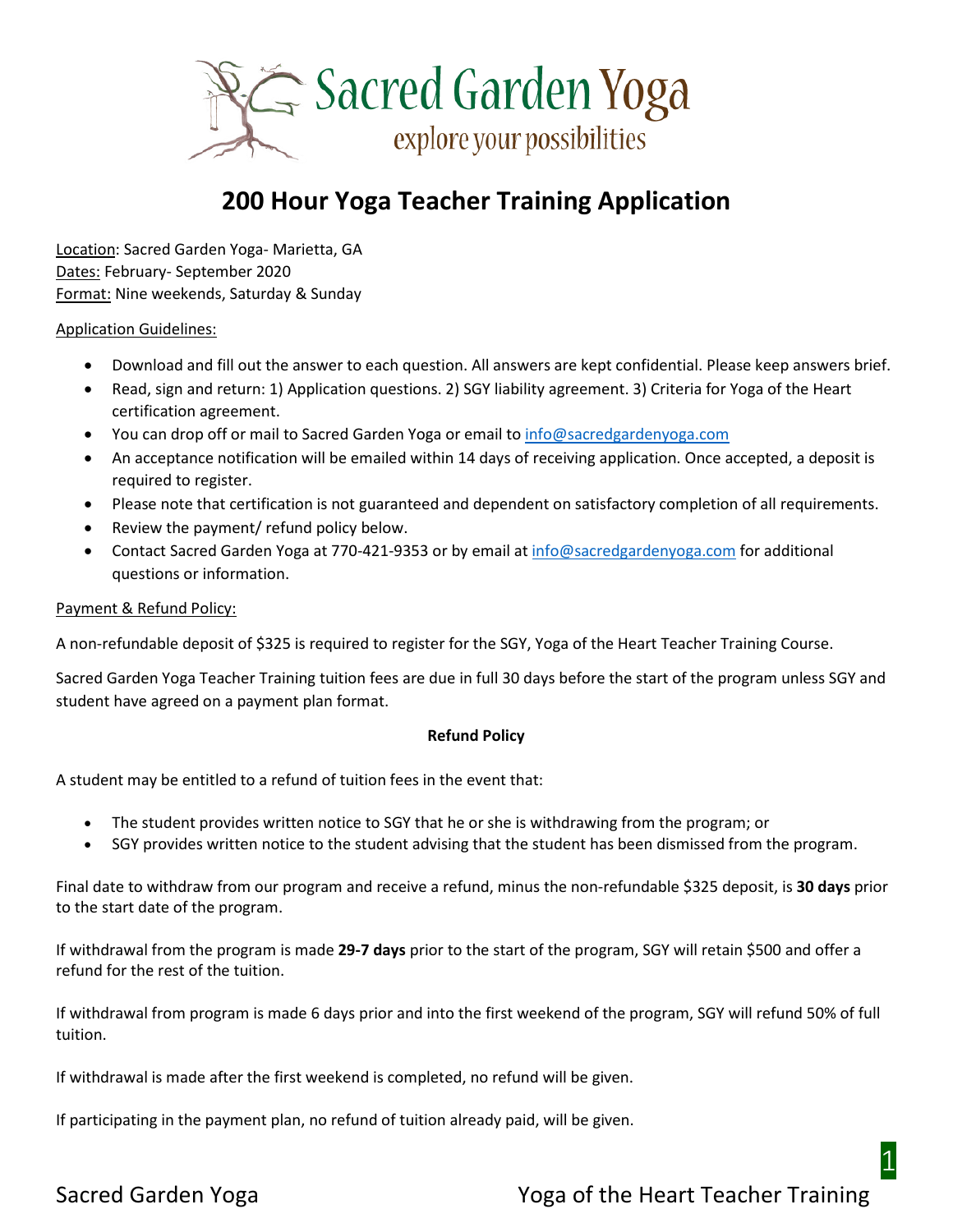# **200 Hour Teacher Training Application**

| Phone #: _______________________  Alt #: _________________________  Date of Birth: _______________________                                                                                                                                                             |  |
|------------------------------------------------------------------------------------------------------------------------------------------------------------------------------------------------------------------------------------------------------------------------|--|
|                                                                                                                                                                                                                                                                        |  |
| 1) Training Pre-requisite: One year of a regular practice. Please confirm that you meet this requirement:<br>Yes, I have had at least one year of regular yoga practice and have a current practice.<br>No, I have not had at least one year of regular yoga practice. |  |
| 2) Please describe your experience with yoga:<br>a. How long have you been practicing?<br>b. How often do you practice?<br>c. What does your practice consist of?                                                                                                      |  |
| 3) How has your yoga practice personally affected your life?                                                                                                                                                                                                           |  |
| 4) What are your goals in completing a YTT program? If it is to teach, why have you chosen to become a yoga<br>teacher at this time in your life?                                                                                                                      |  |
| 5) What are your reasons for wanting to take this particular teacher training?                                                                                                                                                                                         |  |
| 6) What personal experience have you had and/or qualities do you possess that would support your success<br>as a yoga teacher?                                                                                                                                         |  |
| 7) Do you have experience with other movement forms or meditation? If so, what is your experience?                                                                                                                                                                     |  |
| 8) What is your educational and professional background outside of yoga?                                                                                                                                                                                               |  |
| 9) How would you rate your overall physical health? Please include information about any relevant current or<br>past medical conditions.                                                                                                                               |  |
| 10) How would you rate your overall mental health? Please include information about any relevant current or<br>past conditions.                                                                                                                                        |  |
| 11) Describe your most influential teachers and their qualities.                                                                                                                                                                                                       |  |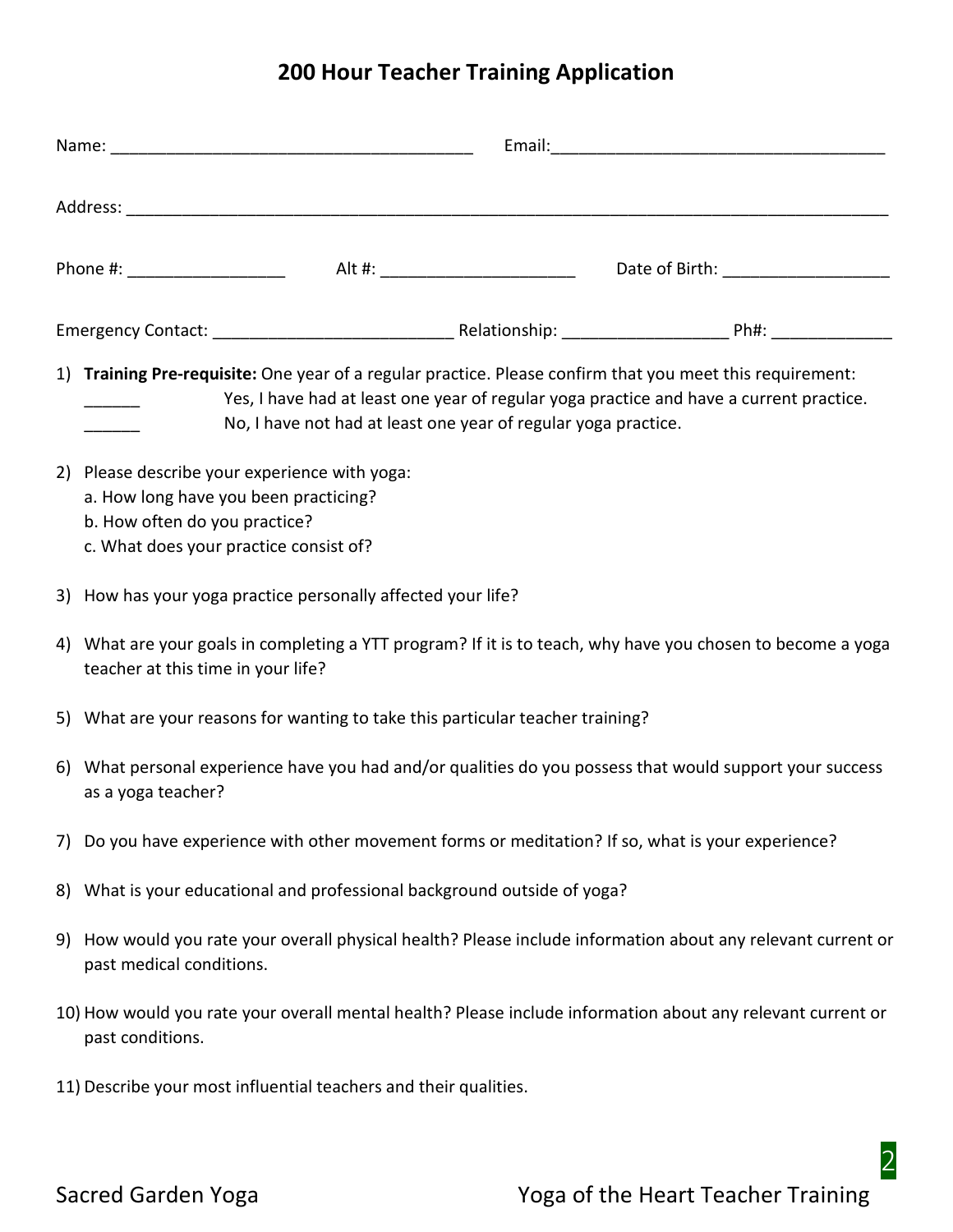# **200 Hour Yoga Teacher Training Agreements**

Please read the following agreements carefully. Submit your signed Agreements with your application.

# **Program and Liability Agreement**

I take full responsibility for my experience in the Yoga of the Heart Teacher Training at Sacred Garden Yoga. I understand that the Yoga of the Heart, 200-Hour Certification Program, may be challenging for me physically, emotionally and spiritually. I agree to take care of myself at every level. I agree to contribute to a learning environment that is safe, respectful and constructive for myself, and everyone involved in this training.

I acknowledge the practice of yoga often involves exploring my personal edges and limits. Sacred Garden Yoga and its teachers are not responsible for any physical or psychological challenges I choose to explore throughout my educational process. Sacred Garden Yoga nor any of its affiliates will pay or reimburse me, for any physical or psychological treatment during or after this program.

My attendance is mandatory in every session for me to meet the requirements for becoming a certified 200-hr yoga teacher. I commit to my full participation in this program. I am aware it is my responsibility to alter, adjust or discontinue any experience that does not feel safe or appropriate to me. If I feel unsafe, I will communicate my discomfort to the staff members and ask for assistance.

# **Acceptance of Risk**

I will not hold Sacred Garden Yoga liable for ANY psychological or physical injury occurring before, during, or after this program. I am of sound mind and body, capable of participating safely in this program. I fully recognize and accept any risk that I undertake in this program. If I have any concerns, I will consult with my health care providers for approval.

# **Substance Use**

The use or abuse of alcohol or other recreational drugs is prohibited during the training and is not allowed on the premises. Violation of this policy at any time during the training will result in dismissal from the program with no refunds.

# **Ethical Agreement**

In upholding a standard of ethics throughout the teacher training program, we create a safe and sacred space for sharing, growing and learning. You agree to respect student's privacy with information they may share. When offering yoga assistance through adjustments and touch, you do so with professionalism and total respect to the students. Under all circumstances, refrain from initiating or engaging in any sexual conduct with peers or students.

# **SGY Promotional Efforts**

At times, Sacred Garden Yoga staff may take photographs and make audio/video recordings of the training to promote the benefits of participating in its programs and activities. During any photography or recording, I can tell a Sacred Garden Yoga staff that I do not wish to participate. I can move to a place in the room that is not being photographed or recorded. Otherwise, I hereby consent to being the subject of any photographs or audio/video recordings made during my training. I grant permission for these to be published or posted in ways that promote SGY and the Yoga of the Heart training program.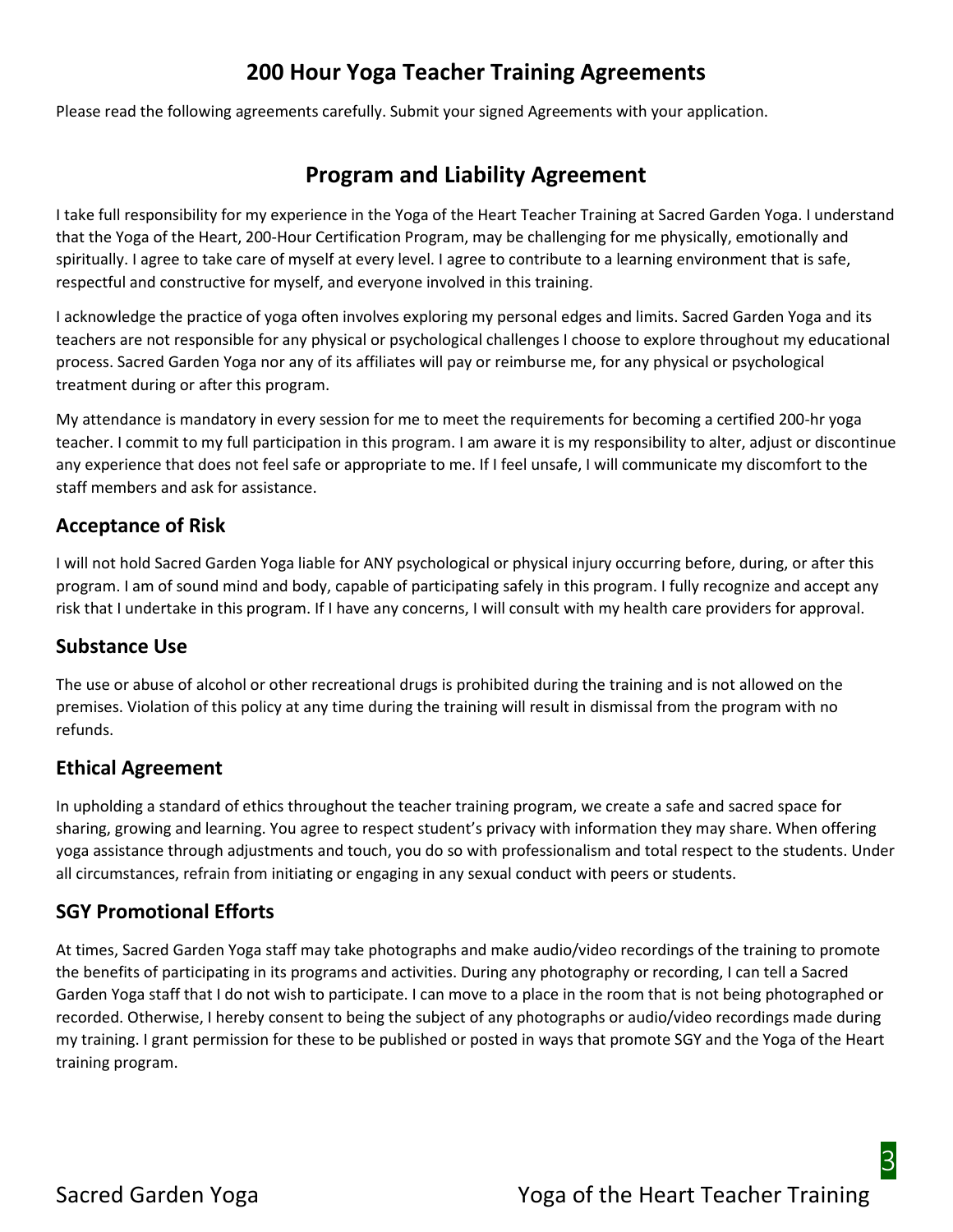# **Refund and Cancellation Policy**

If I am asked to leave the program because my progress or participation is not in alignment with SGY standards, my tuition refund will be prorated. If I choose to leave the program, I am in full understanding of the refund policy noted above under the application guidelines.

### **Release of Liability**

After being informed of the above risks and responsibilities, I release Sacred Garden Yoga, together with its instructors and other representatives, from all claims, causes of action, medical expenses, and other costs related to my participation, whether they arise during my training or from my later use of information or instruction at home.

By signing this agreement, I will abide by the terms of this Yoga of the Heart 200-hr Yoga Certification Program and Liability Agreement and accept SGY's policies and enter into a legally binding general release liability.

**SIGNATURE:** \_\_\_\_\_\_\_\_\_\_\_\_\_\_\_\_\_\_\_\_\_\_\_\_\_\_\_\_\_\_\_\_\_\_\_\_\_\_\_\_\_\_\_\_\_\_\_\_\_\_

**NAME (PLEASE PRINT):** \_\_\_\_\_\_\_\_\_\_\_\_\_\_\_\_\_\_\_\_\_\_\_\_\_\_\_\_\_\_\_\_\_\_\_\_\_\_\_\_\_\_ **DATE:** \_\_\_\_\_\_\_\_\_\_\_\_\_\_\_\_\_\_\_\_\_\_\_\_\_\_